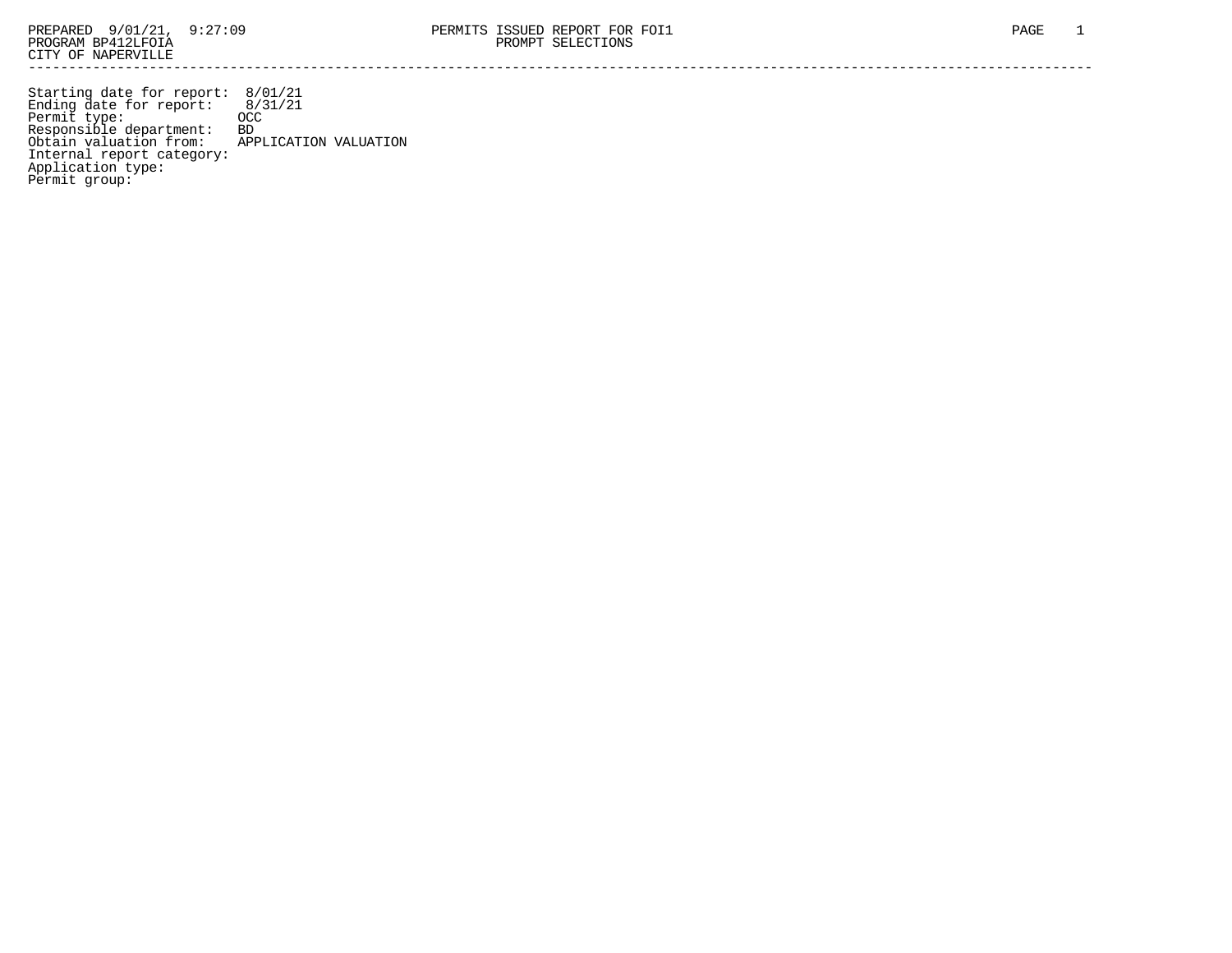## PREPARED 9/01/21, 9:27:09 PERMITS ISSUED REPORT PAGE 1 PROGRAM BP412LFOI1 8/01/21 THRU 8/31/21 CITY OF NAPERVILLE **Example 20** CITY OF NAPERVILLE PERMIT TYPE - OCC OCC INSPECT. PERMIT COM/RST OBTAINED VALUATION FROM APPLICATION VALUATION

| APPLICATION APPLICATION TYPE AND DESCRIPTION                                                                                                                                                                                                                                                                                                                                                                                                       | Parcel Number                                                                                                                                                                                                                                                                                                                                                                                               | PROPERTY OWNER/ |
|----------------------------------------------------------------------------------------------------------------------------------------------------------------------------------------------------------------------------------------------------------------------------------------------------------------------------------------------------------------------------------------------------------------------------------------------------|-------------------------------------------------------------------------------------------------------------------------------------------------------------------------------------------------------------------------------------------------------------------------------------------------------------------------------------------------------------------------------------------------------------|-----------------|
| 21-00002989 OCCI OCCUPANCY INSPECTION                                                                                                                                                                                                                                                                                                                                                                                                              | 3340 LACROSSE LN 102                                                                                                                                                                                                                                                                                                                                                                                        |                 |
| $\frac{--------}{6/30/21}$<br>Contractor #:                                                                                                                                                                                                                                                                                                                                                                                                        |                                                                                                                                                                                                                                                                                                                                                                                                             |                 |
|                                                                                                                                                                                                                                                                                                                                                                                                                                                    |                                                                                                                                                                                                                                                                                                                                                                                                             |                 |
| 21-00003184 OCCI OCCUPANCY INSPECTION                                                                                                                                                                                                                                                                                                                                                                                                              | 536 S ROUTE 59                                                                                                                                                                                                                                                                                                                                                                                              |                 |
| $--------$ 7/12/21<br>Contractor #:                                                                                                                                                                                                                                                                                                                                                                                                                |                                                                                                                                                                                                                                                                                                                                                                                                             |                 |
|                                                                                                                                                                                                                                                                                                                                                                                                                                                    | $\begin{array}{lll} \texttt{ISSUE} & \texttt{DATE} & \texttt{SUBCONTRACTOR(S)}\\ \texttt{8/04/21} & \texttt{010} & \texttt{020} & \texttt{030} \\ \texttt{030} & \texttt{040} & \texttt{030} & \texttt{040} \\ \texttt{040} & \texttt{040} & \texttt{050} & \texttt{060} & \texttt{070} \\ \texttt{060} & \texttt{070} & \texttt{080} & \texttt{080} & \texttt{080} \\ \texttt{080} & \texttt{080} & \text$ |                 |
| 21-00003428 OCCI OCCUPANCY INSPECTION                                                                                                                                                                                                                                                                                                                                                                                                              | 1190 S NAPER BL HM                                                                                                                                                                                                                                                                                                                                                                                          |                 |
| $--------$ 7/23/21<br>Contractor #:                                                                                                                                                                                                                                                                                                                                                                                                                |                                                                                                                                                                                                                                                                                                                                                                                                             |                 |
| $\begin{tabular}{lllllllll} \texttt{STRUCTURE} & $\color{red}000$ & $\color{red}000$ & $\color{red}MEDSPRING URGENT CARE CENTER & $\color{red}1SSUE$ & $\color{red}DATE$ & $\color{red}000$ & $\color{red}SUECONTRACTOR(S)$ & $\color{red}PERMIT TYPE$ & $\color{red}00$ & $\color{red}00CC$ & $100$ & $\color{red}DCC$ & $100$ & $\color{red}PERMIT COM/RST$ & $\color{red}8/11/21$ & $\color{red}8/11/21$ & $\color{red}8/11/21$ & $\color{red}$ |                                                                                                                                                                                                                                                                                                                                                                                                             |                 |
| 21-00003432 OCCI OCCUPANCY INSPECTION                                                                                                                                                                                                                                                                                                                                                                                                              | 1763 FREEDOM DR 125                                                                                                                                                                                                                                                                                                                                                                                         |                 |
| $--------$ 7/26/21<br>Contractor #:                                                                                                                                                                                                                                                                                                                                                                                                                |                                                                                                                                                                                                                                                                                                                                                                                                             |                 |
|                                                                                                                                                                                                                                                                                                                                                                                                                                                    |                                                                                                                                                                                                                                                                                                                                                                                                             |                 |
| 21-00003466 OCCI OCCUPANCY INSPECTION                                                                                                                                                                                                                                                                                                                                                                                                              | 2764 AURORA AV 104                                                                                                                                                                                                                                                                                                                                                                                          |                 |
| $\begin{tabular}{ll} --------& & 7/27/21 \\ \textbf{Contractor} & \#: & \end{tabular}$                                                                                                                                                                                                                                                                                                                                                             |                                                                                                                                                                                                                                                                                                                                                                                                             |                 |
| STRUCTURE - 000 000 BISTRO MANILA LLC<br>PERMIT TYPE - OCC 00 OCC INSPECT. PERMIT COM/RST 8/04/21                                                                                                                                                                                                                                                                                                                                                  | ISSUE DATE SUBCONTRACTOR(S)                                                                                                                                                                                                                                                                                                                                                                                 |                 |
| 21-00003467 OCCI OCCUPANCY INSPECTION                                                                                                                                                                                                                                                                                                                                                                                                              | 1255 E OGDEN AV                                                                                                                                                                                                                                                                                                                                                                                             |                 |
| $---------$ 7/27/21                                                                                                                                                                                                                                                                                                                                                                                                                                |                                                                                                                                                                                                                                                                                                                                                                                                             |                 |

Contractor #: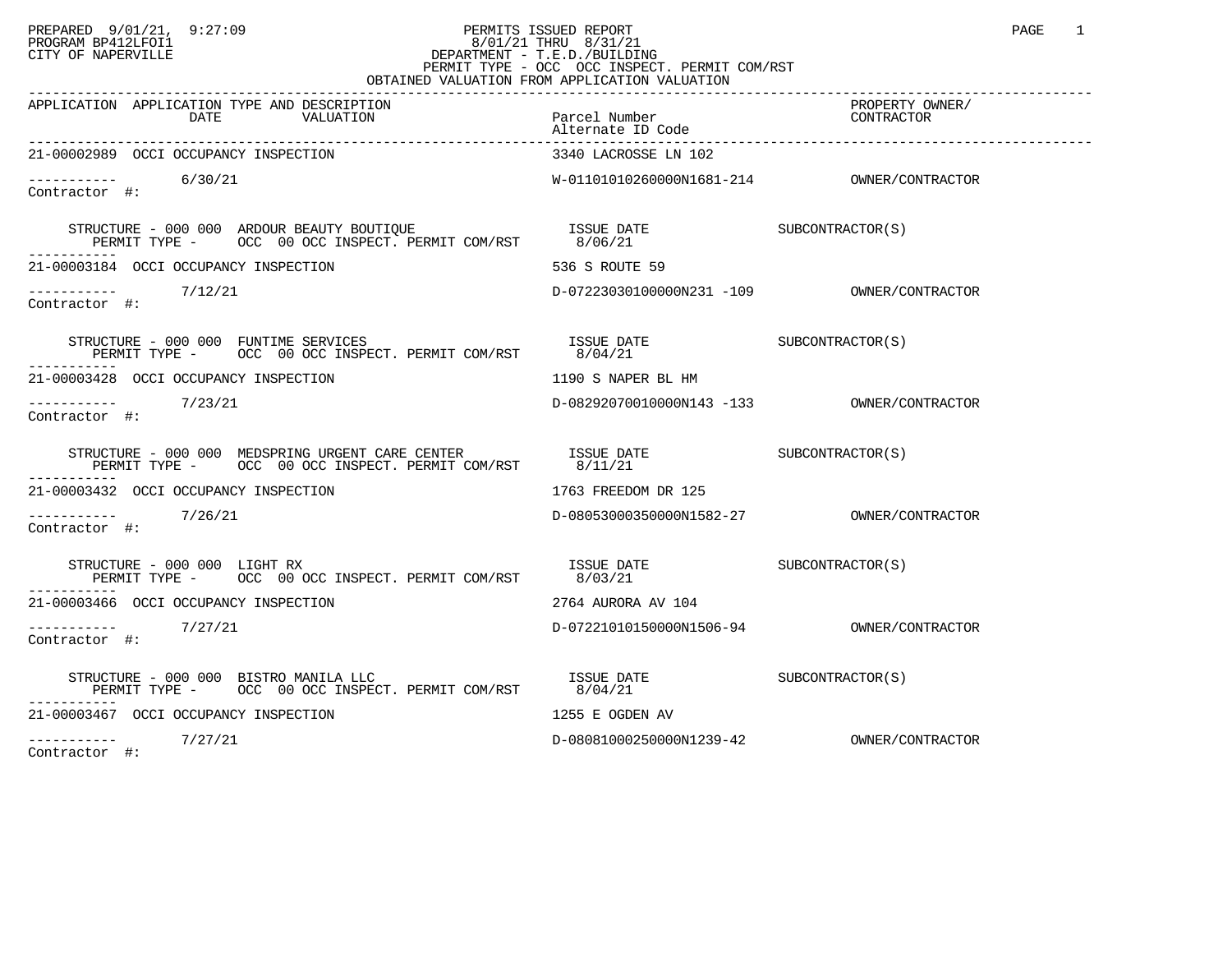## PREPARED 9/01/21, 9:27:09 PERMITS ISSUED REPORT PAGE 2 PROGRAM BP412LFOI1 8/01/21 THRU 8/31/21 CITY OF NAPERVILLE **Example 20** CITY OF NAPERVILLE PERMIT TYPE - OCC OCC INSPECT. PERMIT COM/RST

| OBTAINED VALUATION FROM APPLICATION VALUATION                                                                                                                                                                                                                                                                                                     |                                                                                                          |                               |  |  |
|---------------------------------------------------------------------------------------------------------------------------------------------------------------------------------------------------------------------------------------------------------------------------------------------------------------------------------------------------|----------------------------------------------------------------------------------------------------------|-------------------------------|--|--|
| APPLICATION APPLICATION TYPE AND DESCRIPTION<br>DATE<br>VALUATION                                                                                                                                                                                                                                                                                 | Parcel Number<br>Alternate ID Code                                                                       | PROPERTY OWNER/<br>CONTRACTOR |  |  |
| 21-00003467 (CONTINUED)<br>-----------                                                                                                                                                                                                                                                                                                            |                                                                                                          |                               |  |  |
|                                                                                                                                                                                                                                                                                                                                                   |                                                                                                          |                               |  |  |
| 21-00003475 OCCI OCCUPANCY INSPECTION                                                                                                                                                                                                                                                                                                             | 688 AMERSALE DR                                                                                          |                               |  |  |
| $\begin{tabular}{ll} --------& & 7/27/21 \\ \textbf{Contractor} & \#: & \end{tabular}$                                                                                                                                                                                                                                                            |                                                                                                          |                               |  |  |
|                                                                                                                                                                                                                                                                                                                                                   |                                                                                                          | BI                            |  |  |
| 21-00003537 OCCI OCCUPANCY INSPECTION                                                                                                                                                                                                                                                                                                             | 1220 W OGDEN AV C                                                                                        |                               |  |  |
| ---------- 7/30/21<br>Contractor #:                                                                                                                                                                                                                                                                                                               | D-07142120300000N92 -67 OWNER/CONTRACTOR                                                                 |                               |  |  |
| $\begin{tabular}{lllllllll} \texttt{STRUCTURE} & - & 000 & 000 & \texttt{CENTER} & \texttt{FOR} & \texttt{CONTROL} & \texttt{SUSUE} & \texttt{DATE} & \texttt{SUBCONTRACTOR(S)} \\ \texttt{PERMIT TYPE} & - & \texttt{OCC} & 00 & \texttt{OCC} & \texttt{INSERT} & \texttt{PERMIT} & \texttt{COM/RST} & & 8/04/21 & & & & & & & \\ \end{tabular}$ |                                                                                                          |                               |  |  |
| 21-00003539 OCCI OCCUPANCY INSPECTION                                                                                                                                                                                                                                                                                                             | 1324 E OGDEN AV 106                                                                                      |                               |  |  |
| $------ 7/30/21$<br>Contractor #:                                                                                                                                                                                                                                                                                                                 |                                                                                                          |                               |  |  |
| PERMIT TYPE - OCC 00 OCC INSPECT. PERMIT COM/RST 8/05/21                                                                                                                                                                                                                                                                                          |                                                                                                          |                               |  |  |
| 21-00003593 OCCI OCCUPANCY INSPECTION                                                                                                                                                                                                                                                                                                             | 612 S ROUTE 59                                                                                           |                               |  |  |
| $--------$ 8/02/21<br>Contractor #:                                                                                                                                                                                                                                                                                                               |                                                                                                          |                               |  |  |
| STRUCTURE - 000 000 FIRST CLASS SPA<br>PERMIT TYPE - OCC 00 OCC INSPECT. PERMIT COM/RST 8/19/21                                                                                                                                                                                                                                                   | $\begin{array}{ccc}\n & \text{ISSUB} & \text{DATE} \\  \hline\n & \text{SUBCONTRACTOR(S)}\n \end{array}$ |                               |  |  |
| 21-00003723 OCCI OCCUPANCY INSPECTION                                                                                                                                                                                                                                                                                                             | 4827 S ROUTE 59 105                                                                                      |                               |  |  |
| -----------    8/09/21<br>Contractor #:                                                                                                                                                                                                                                                                                                           |                                                                                                          |                               |  |  |
| STRUCTURE - 000 000 ELITE DRIVING SCHOOL<br>PERMIT TYPE - OCC 00 OCC INSPECT. PERMIT COM/RST 8/20/21                                                                                                                                                                                                                                              | ISSUE DATE                                                                                               | SUBCONTRACTOR(S)              |  |  |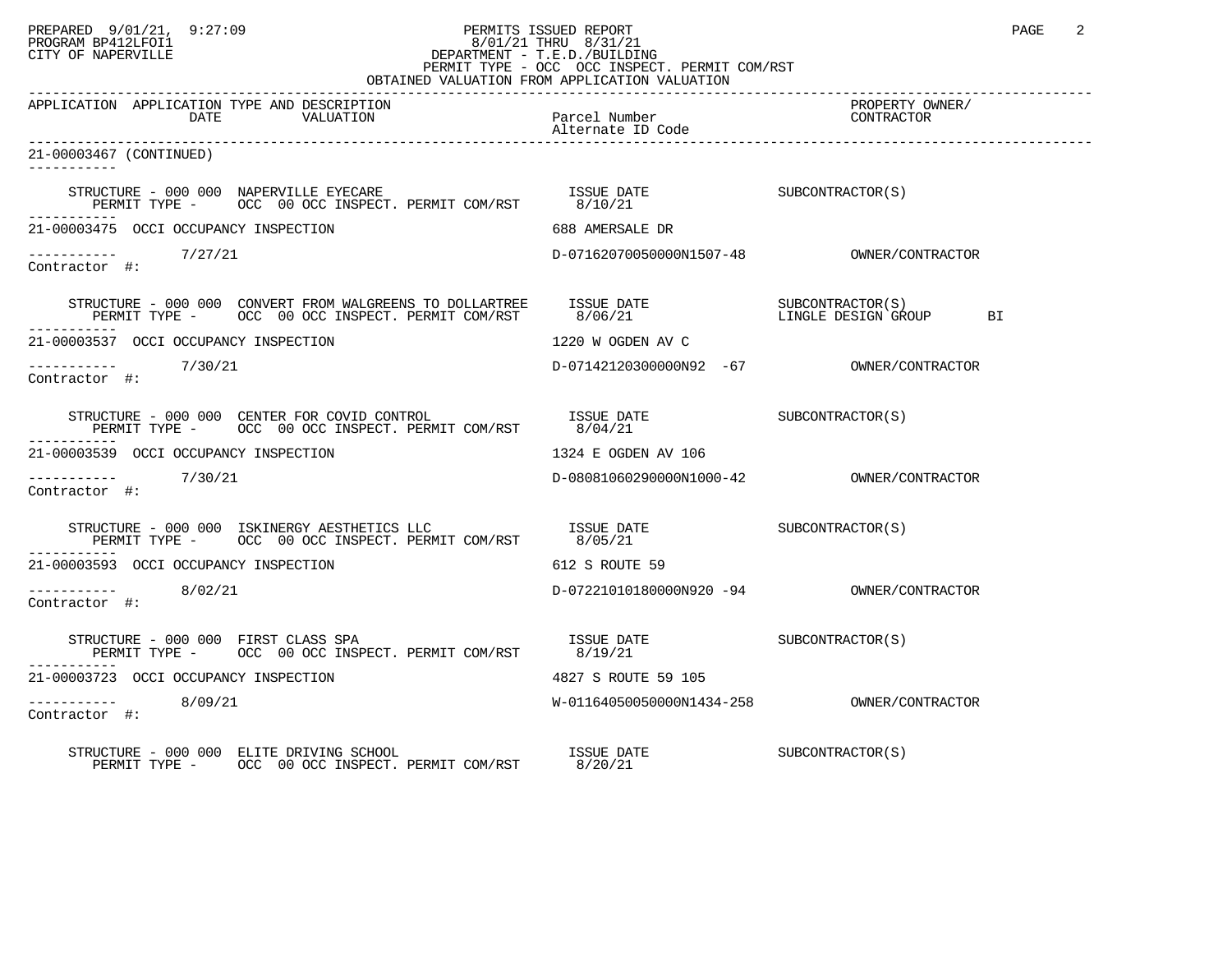## PREPARED 9/01/21, 9:27:09 PERMITS ISSUED REPORT PAGE 3 PROGRAM BP412LFOI1 8/01/21 THRU 8/31/21 CITY OF NAPERVILLE **Example 20** CITY OF NAPERVILLE CITY OF NAPERVILLE <br>
PERMIT TYPE - OCC OCC INSPECT. PERMIT COM/RST

| OBTAINED VALUATION FROM APPLICATION VALUATION                                                                                                                                                                                                                                                                    |                                        |                               |  |  |
|------------------------------------------------------------------------------------------------------------------------------------------------------------------------------------------------------------------------------------------------------------------------------------------------------------------|----------------------------------------|-------------------------------|--|--|
| APPLICATION APPLICATION TYPE AND DESCRIPTION<br>DATE VALUATION                                                                                                                                                                                                                                                   | Parcel Number<br>Alternate ID Code     | PROPERTY OWNER/<br>CONTRACTOR |  |  |
| 21-00003738 OCCI OCCUPANCY INSPECTION                                                                                                                                                                                                                                                                            | 4931 S ROUTE 59 123                    |                               |  |  |
| $--------$ 8/09/21 \$9000<br>Contractor #:                                                                                                                                                                                                                                                                       |                                        |                               |  |  |
| $\begin{tabular}{lllllll} \texttt{STRUCTURE} & - & 000 & 000 & \texttt{EUROPEAN} & \texttt{SPORTS} & \texttt{ISSUE} & \texttt{DATE} & \texttt{SUECONTRACTOR(S)} \\ \texttt{PERMIT TYPE} & - & \texttt{OCC} & 00 & \texttt{OCC} & \texttt{INSERT} & \texttt{PERMIT} & \texttt{COM/RST} & 8/13/21 & \end{tabular}$ |                                        |                               |  |  |
| 21-00003744 OCCI OCCUPANCY INSPECTION                                                                                                                                                                                                                                                                            | 3340 LACROSSE LN 123                   |                               |  |  |
| -----------    8/10/21<br>Contractor #:                                                                                                                                                                                                                                                                          |                                        |                               |  |  |
| STRUCTURE - 000 000 EMERALD GLOW ESTHETICS                                                                                                                                                                                                                                                                       |                                        |                               |  |  |
| 21-00003780 OCCI OCCUPANCY INSPECTION                                                                                                                                                                                                                                                                            | 1995 SPRINGBROOK SOUARE DR 115         |                               |  |  |
| 8/12/21<br>Contractor #:                                                                                                                                                                                                                                                                                         |                                        |                               |  |  |
| STRUCTURE - 000 000 59 MASSAGE<br>PERMIT TYPE - OCC 00 OCC INSPECT. PERMIT COM/RST                                                                                                                                                                                                                               | ISSUE DATE SUBCONTRACTOR(S)<br>8/18/21 |                               |  |  |
| 21-00003781 OCCI OCCUPANCY INSPECTION                                                                                                                                                                                                                                                                            | 204 S WASHINGTON ST                    |                               |  |  |
| 8/12/21<br>Contractor #:                                                                                                                                                                                                                                                                                         |                                        |                               |  |  |
| STRUCTURE - 000 000 LA BORRA DEL CAFE<br>PERMIT TYPE - OCC 00 OCC INSPECT. PERMIT COM/RST 8/30/21                                                                                                                                                                                                                | ISSUE DATE SUBCONTRACTOR(S)            |                               |  |  |
| 21-00003788 OCCI OCCUPANCY INSPECTION                                                                                                                                                                                                                                                                            | 115 E OGDEN AV 109                     |                               |  |  |
| 8/12/21<br>Contractor #:                                                                                                                                                                                                                                                                                         |                                        |                               |  |  |
| STRUCTURE – 000 000 MASTER CUTS<br>PERMIT TYPE – OCC 00 OCC INSPECT. PERMIT COM/RST $8/18/21$<br>STRUCTURE - 000 000 MASTER CUTS                                                                                                                                                                                 |                                        |                               |  |  |
| 21-00003799 OCCI OCCUPANCY INSPECTION                                                                                                                                                                                                                                                                            | 1490 E CHICAGO AV                      |                               |  |  |
| ----------- 8/13/21<br>Contractor #:                                                                                                                                                                                                                                                                             |                                        |                               |  |  |